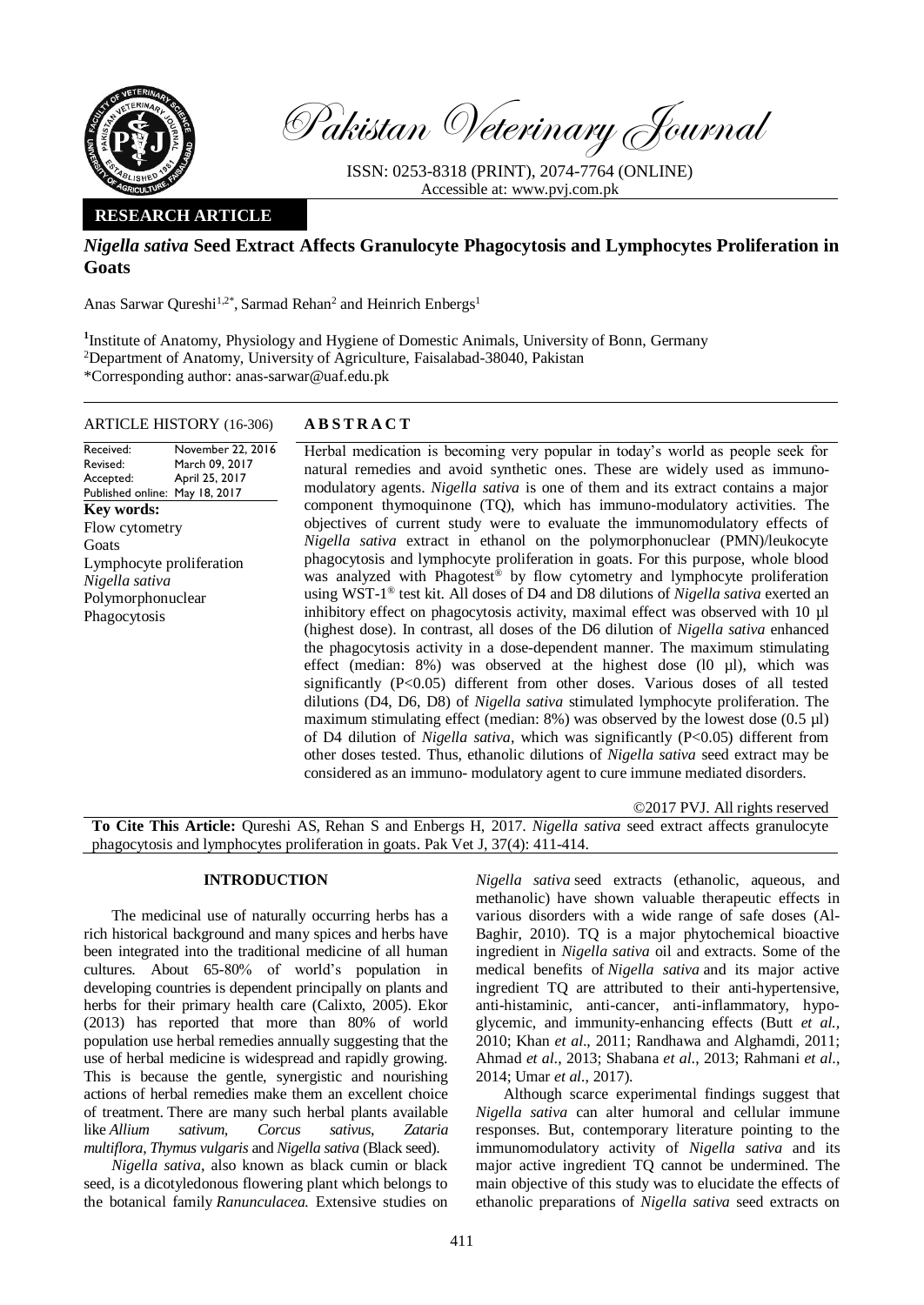phagocytosis of peripheral leucocytes and the proliferation in the mitogen-induced peripheral blood mononuclear cell (PMBC) of goats *in vitro*.

## **MATERIALS AND METHODS**

Sixteen healthy goats, aged 2-10 years, reared in the stalls of Bonn University, Germany, were used in this study. Study was conducted after getting permission from institutional ethics committee.

**Preparation:** The *Nigella sativa* seeds were purchased from Faisalabad and got duly authenticated by the experts of Botany. All raw extracts and individual decimal dilutions were prepared according to the Homeopathic Arzneibuch (HAB-1) (1985).

**Phagocytosis activity:** The phagocytosing activity of PMN cells in the heparinized whole blood was determined with Phagotest<sup>®</sup> using a modified protocol. 100 µl of heparinized whole blood was mixed with 100 µl NaCl containing test doses of the *Nigella sativa* seed extract (10  $\mu$ l, 5  $\mu$ l and 1  $\mu$ l) based in ethanol (43%). The controls received an equal quantity of ethanol (43%) in 100 µl NaCl for each dose of the drug. Phagocytosis was halted by placing all samples on ice simultaneously and by addition of quenching solution (15% trypan blue) for signal's suppression from non-phagocytized, adherent bacteria. Washed twice with washing solution (250g, 8 min, 4°C). Erythrolysis was done by using diethylene glycol/ formaldehyde solution during 20 min incubation at room temperature. After washing the samples, cells were stained by addition of DNA-staining solution containing Propidium Iodide (PI). Each sample was investigated in duplicate by flow cytometry. Calibrite® beads were used for instrument settings adjustment and to set fluorescence compensation.

Data were acquired with CellQuest® software on a Fluorescence-activated cell sorting (FACS) flow cytometer. The event number was set to 15000. The PMN cluster was gated in the scatter diagram (lin FSC vs lin SSC, its green fluorescence and red fluorescence were plotted (log FITC (Fluorescein isothiocyanate) vs log PI (Propidium Iodide). Phagocytosis activity was determined as a percentage of phagocytosing PMN.

**Lymphocyte proliferation assay:** All procedures involving cell culture were performed in sterilized conditions. The blood was diluted 1:1 with phosphate buffer saline (PBS) and 21 ml of blood/PBS mixture was layered over 12 ml of Histopaque 1077 (Sigma Labs., USA) in 50 ml conical bottom tubes. Following centrifugation (550 x g for 30 minutes), the interface cells were collected and washed twice with serum-free RPMI (Roswell Park Memorial Institute) 1640 medium. The cell pellet was re-suspended in complete medium (RPMI 1640 medium + 20% autologous serum + 100 IU Penicillin/ ml, 100 µg Streptomycin/ml, and 2% Glutamine). Cells were counted on a hemocytometer, and cell suspensions were diluted with RPMI medium to  $5 \times 10^5$  cells/ml. The viability of cells (>95%) was determined by trypan blue dye exclusion.

Lymphocyte cultures were carried out in triplicate in 96 well flat-bottomed microtiter plates (Nunc, Denmark). All experimental wells received  $5 \times 10^4$  cells (100 µl) and 100 µl of test substance solution containing 90 µl RPMI medium and respective volume of drug dissolved in 0.9% NaCl. All control wells received 90 µl RPMI medium and 10 µl NaCl. Total volume in all wells was 200 µl. Parallel a reference test was carried out with 2.5µg PHA along each culture. All cultures were carried out simultaneously using the same cell suspensions and the cultures were maintained at 37°C in a humidified atmosphere of 5%  $CO<sub>2</sub>$  for 72 hours.

Following incubation, 20 µl WST-1 solution (Boehringer Mannheim, Germany) was added to each well and plates were incubated for an additional 4 hours. Measurements were done with the help of a multi-well spectrophotometer using a test filter of 450 nm and reference filter of 690 nm. Data were presented in Stimulation Index (SI) (%), calculated by using following formula:

$$
SI = \frac{(Mean CPM \text{ of mitogen stimulated wells})}{(Mean CPM \text{ of media stimulated wells})} \times 100
$$

**Statistical analysis:** The results are presented in the median and 25 and 75 percentile. Wilcoxon t-test was applied to compare the values for paired differences. All computations were carried out with SPSS 9.0 (SPSS Inc., Chicago, IL, USA) at 5% level of significance.

## **RESULTS**

The results revealed that D4 and D8 dilutions of *Nigella sativa* seed extract exerted an inhibitory effect on PMN phagocytosis. This inhibitory effect was more pronounced for D4 dilutions than D8. Maximal effect was observed with 10 µl (highest dose) (Fig. 1). In contrast, all doses of D6 dilution of *Nigella sativa* seed extract in ethanol enhanced the leucocyte phagocytosis in a dosedependent manner. The maximum stimulating effect (median: 8%) was observed at the highest dose (l0 µl), which was significantly (P<0.05) different from other doses.

Various doses (10, 2, 1 and 0.5 µl) of all dilutions (D4, D6, D8) of *Nigella sativa* under trial stimulated lymphocyte proliferation with different patterns. (Fig. 2). The maximum stimulating effect (median: 8%) was observed at the lowest dose (0.5 µl) of D4 dilution of *Nigella sativa*, which was found significantly (P<0.05) different from other doses tested. Stimulation index for D4 dilution increased with decreasing dose in a consistent pattern, being lowest with highest dose (10 µl). For D6 dilution, stimulation index remained same for different tested doses, showing minimum variation. For D8 dilution, stimulation index was lowest with highest dose (10  $\mu$ l) and highest with 2  $\mu$ l dose.

#### **DISCUSSION**

To our knowledge, this is the first study to investigate the effects of ethanol based seed extract of *Nigella sativa* on PMN cells and lymphocytes in goats. This in-vitro study was undertaken to demonstrate the effects of *Nigella sativa* seed extract in ethanol prepared according to the homeopathic principles, on the cultures of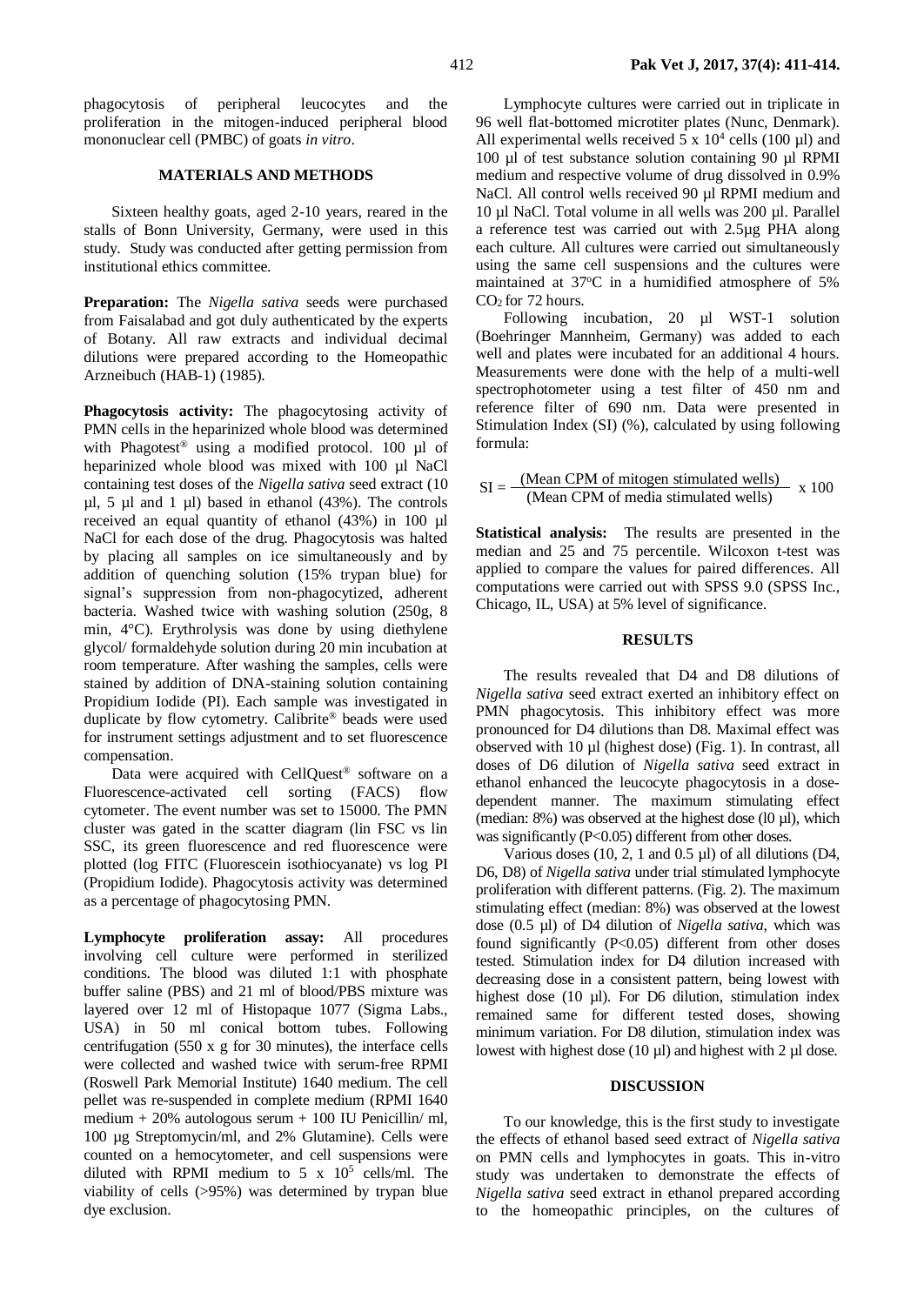peripheral blood mononuclear cells (PBMC) of goats, to determine whether the extract has immunomodulatory properties. All tested doses of D4 and D8 dilutions of *Nigella sativa* exerted an inhibitory effect on Leucocyte Phagocytosis, maximal effect was observed with 10 µl (highest dose). In contrast, all doses of the D6 dilution of *Nigella sativa* enhanced the leucocyte phagocytosis in a dose-dependent manner. No literature could be found regarding effect of *Nigella sativa* preparations in ethanol. However, literature does mention effect of *Nigella* sativa on leucocytes, which has been discussed. Al-Saaidi *et al*. (2012) reported that total leucocytes count and percentages of lymphocytes, monocytes and eosinophils were significantly decreased in rabbits administered with *Nigella sativa* seed extract @ 1.5 g/kg. Similar findings stating that both activity and capacity of intraperitoneal macrophages decrease by increasing dosages of *Nigella sativa* oil in laboratory rats have also been reported by Sriningsih (2008). Haq *et al*. (1995) observed *Nigella sativa*'s suppressive effect on chemiluminescence of phagocytic cells but no effect of *Nigella sativa* on killing rate, phagocytic rate or phagocytosis without *Nigella sativa* or with different concentrations of *Nigella sativa* fraction.

One of the active components of *Nigella sativa* is TQ. The immunotherapeutic efficacy of TQ is attributed to its anti-histaminic, antitoxic, and anti-inflammatory properties (Salem, 2005; Forouzanfar *et al*. 2012; Amin and Fayyad, 2015). Stimulation of PMN Leucocytes with TQ showed protective action against superoxide anion radical generated biochemically, photochemically or derived from calcium ionophore, suggesting that it has a potent superoxide radical scavenger role (Ramadan and Moersel, 2002). Besides, TQ has been reported to induce apoptosis in adult T-cell leukemia/lymphoma by decreasing glutathione and increasing reactive oxygen species (ROS) and levels of ROS underlie the differential cellular response to TQ (Manasse, 2013). Furthermore, TQ exhibits anti-tumor effect against lungs, breast, prostrate, colon, liver and pancreatic cancer (Akram and Afzal, 2016).

The lymphocyte proliferation was evaluated by 3-(4, 5-dimethylthiazol-2-yl)-2, 5-diphenyltetrazolium bromide (MTT). The maximum stimulating effect (median: 8%) was observed at the highest dose  $(10 \mu l)$ , which was significantly (P<0.05) different from other doses. Various doses of all tested dilutions (D4, D6, D8) of *Nigella sativa* stimulated lymphocyte proliferation with decreasing doses. Using mouse splenocytes to evaluate the immunomodulating activity of *Nigella sativa* seeds extract in ethanol, Swamy and Tan (2000) demonstrated that the extract itself does not have any immunomodulatory activity, but presence of optimal doses of mitogen gives significant potentiation of the immune response. However, Haq *et al*. (1995) reported that *Nigella sativa* at lower concentrations (0.5 µg/ml) stimulate the lymphocyte response to allogenic cells. Of considerable interest is that the low molecular weight fraction (<10 kDa) of *Nigella sativa* enhanced the proliferative activity of lymphocytes, however, killing rate of bacteria and phagocytosis was independent of higher (50  $\mu$ g/ml) or lower (0.5  $\mu$ g/ml) concentration of *Nigella sativa.*



**Fig. 1:** Effect of different doses (1-10 µl) of various ethanolic dilutions (D4, D6, D8) of *Nigella sativa* extract on PMN phagocytosis activity in goats. Results are expressed as relative index.



**Fig. 2:** Relative change in the caprine lymphocyte proliferation after addition of various doses (0.5-10 µl) of various ethanolic dilutions (D4, D6, D8) of *Nigella sativa* seed extract.

El-Kadi *et al*. (1989) have further reported that treatment of human volunteers with whole seeds powder of *Nigella sativa* at doses of 1 g twice daily (orally) for 4 weeks enhanced the ratio of T-lymphocytes helper cells to T-suppressor cells by 72%. It also enhanced the number and function of T-killer cells. Previous studies reported that *Nigella sativa* increased both IL-1B and IL-3 (Haq, 1995; Ali and Blunden, 2003) and suggested that *Nigella sativa* had a prominent effect on a subset of CD4 positive T-cells (T- lymphocytes). The enhanced IL-1B production indicates a stimulatory effect on macrophages. *Nigella sativa* oil is reported to exhibit immune-potentiating, immune-modulating and interferon-like activities and increase interferon gamma, macrophages and CD4+ T cells (Mady *et al*., 2013).

**Conclusions:** It is conceivable from these findings that ethanolic dilutions of *Nigella sativa* extract may be considered as a strong candidate for immunotherapeutic applications which require an increase in PMN phagocytic activity or enhanced lymphocyte proliferation. These conditions include cancer, AIDS, autoimmune and parasitic diseases as well as in other disorders associated with immune deficiency states. However, further studies are needed to investigate mechanisms underlying these immuno-modulatory properties of ethanol bases *Nigella sativa* seed extract.

**Authors contribution:** ASQ and HE conceived the idea and supervised the project, ASQ designed the project, conducted laboratory work, and HE, ASQ and SR prepared the manuscript.